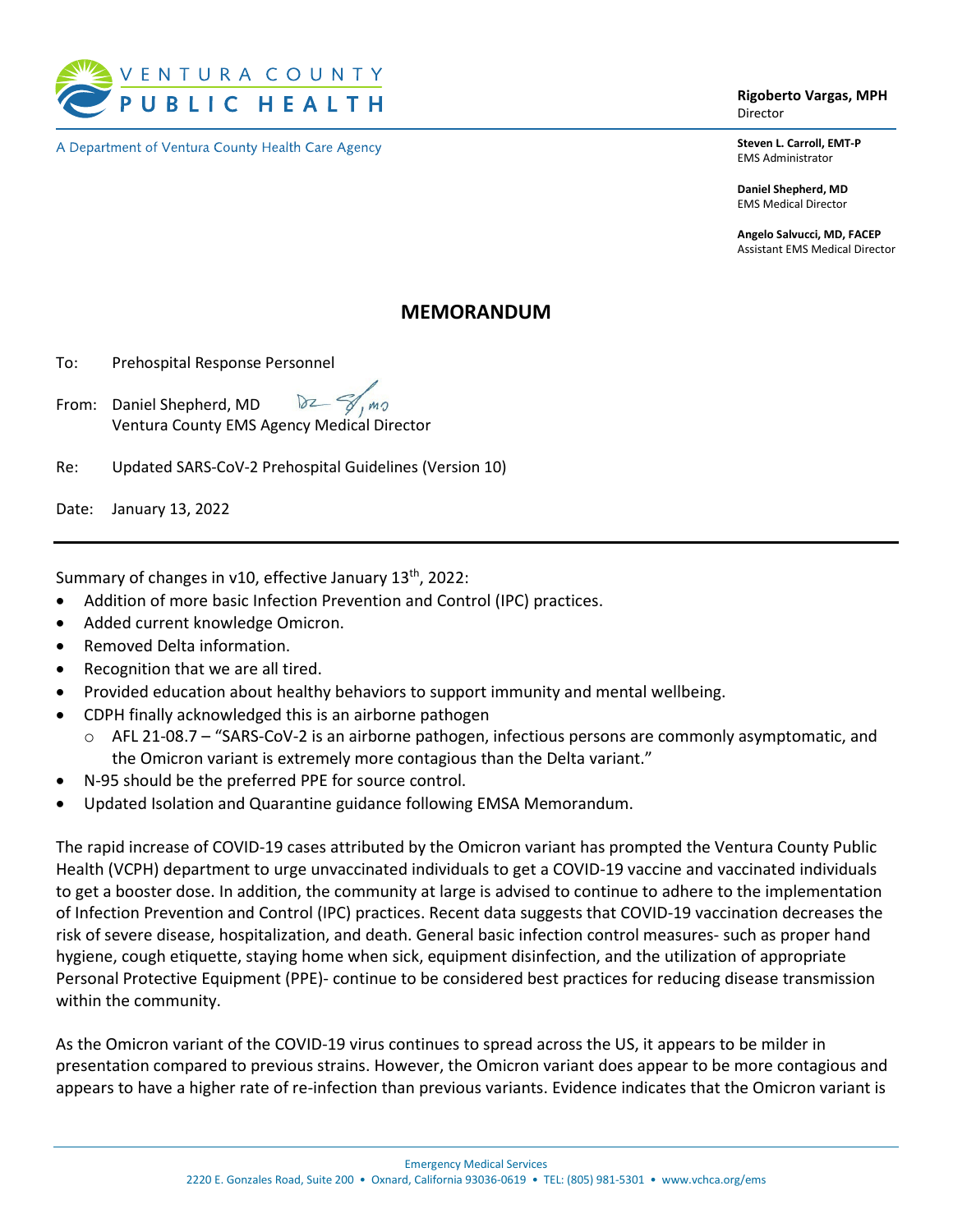more likely to infect the throat than the lungs, which may explain why it appears to be more infectious and less deadly than other variants of the disease. The rapid spread of Omicron may suggest that we will see a shorter-lived surge than in the past, but that current measures will likely remain in place through February.

It is evident that this winter surge is putting strain on our healthcare system due to critical staffing shortages, exhausted providers, and generalized mental fatigue being experienced by frontline staff members. As a transmission mitigation measure, we encourage the utilization of a well-fitted N-95 mask while in the immediate vicinity of colleagues and the public. Additionally, VCPH encourages eating a balanced diet, staying hydrated, getting adequate rest, exercising routinely, and getting Vitamin D (sunlight) to reduce the likelihood of illness and mental strain.

Emergency Medical Services (EMS) recommendations are based on the most up-to-date clinical recommendations and information from public health authorities. EMS plays a vital role in responding to medical emergencies, triaging patients, and providing emergency medical treatment and transportation for ill or injured persons. Below are some key points to remember regarding SARS-CoV-2:

- SARS-CoV-2 is an airborne pathogen. Infectious persons are commonly asymptomatic, and the Omicron variant is much more contagious than the Delta variant.
- EMS personnel have a higher chance of encountering SARS-CoV-2 patients due to responding to multiple calls per day over a variety of geographic areas and entering different types of facilities (businesses, correctional facilities, long-term care facilities, residential homes, etc.).
- An infected person can spread COVID-19 two days prior to having any symptoms (or, if they are asymptomatic, two days before the positive specimen was collected).
- Implementing the universal use of Personal Protective Equipment (PPE), such as a well-fitted N-95 mask, is imperative to keeping prehospital personal protected.
- While the use of universal precautions is not new to EMS personnel, COVID-19 requires greater protectionespecially when performing Aerosol Generating Procedures (AGP).
- When responding to patients suspected of having a SARS-CoV-2 infection, close coordination and effective communication are important aspects among the 911 Public Safety Answering Points/Emergency Communication Centers (PSAP/ECC).
- Symptoms for SARS-CoV-2 vary in complexity and severity and can range anywhere from severe respiratory illness to a mild sore throat. It's not uncommon for patients with SARS-CoV-2 to be completely asymptomatic.
- All patients (if tolerated), regardless of COVID-19 symptoms, should be instructed to practice source control. Contact should be minimized as much as possible until a cloth face covering or facemask is on the patient.
- The most effective ways to prevent infection and/or transmission are by:
	- $\circ$  Practicing frequent hand hygiene, especially after every patient contact
	- o Wearing all recommended PPE (healthcare providers)
		- Extended use of N-95 respirators should be the preferred method of source control
	- o Vaccination
	- o Encouraging all patients to wear a mask
	- o Cleaning and disinfecting surfaces
	- o Avoiding face touching while working
	- o Changing attire before getting into personal vehicle after work
	- $\circ$  Washing uniforms after every shift. Change uniforms during a shift if it is suspected that a uniform has become soiled following a patient contact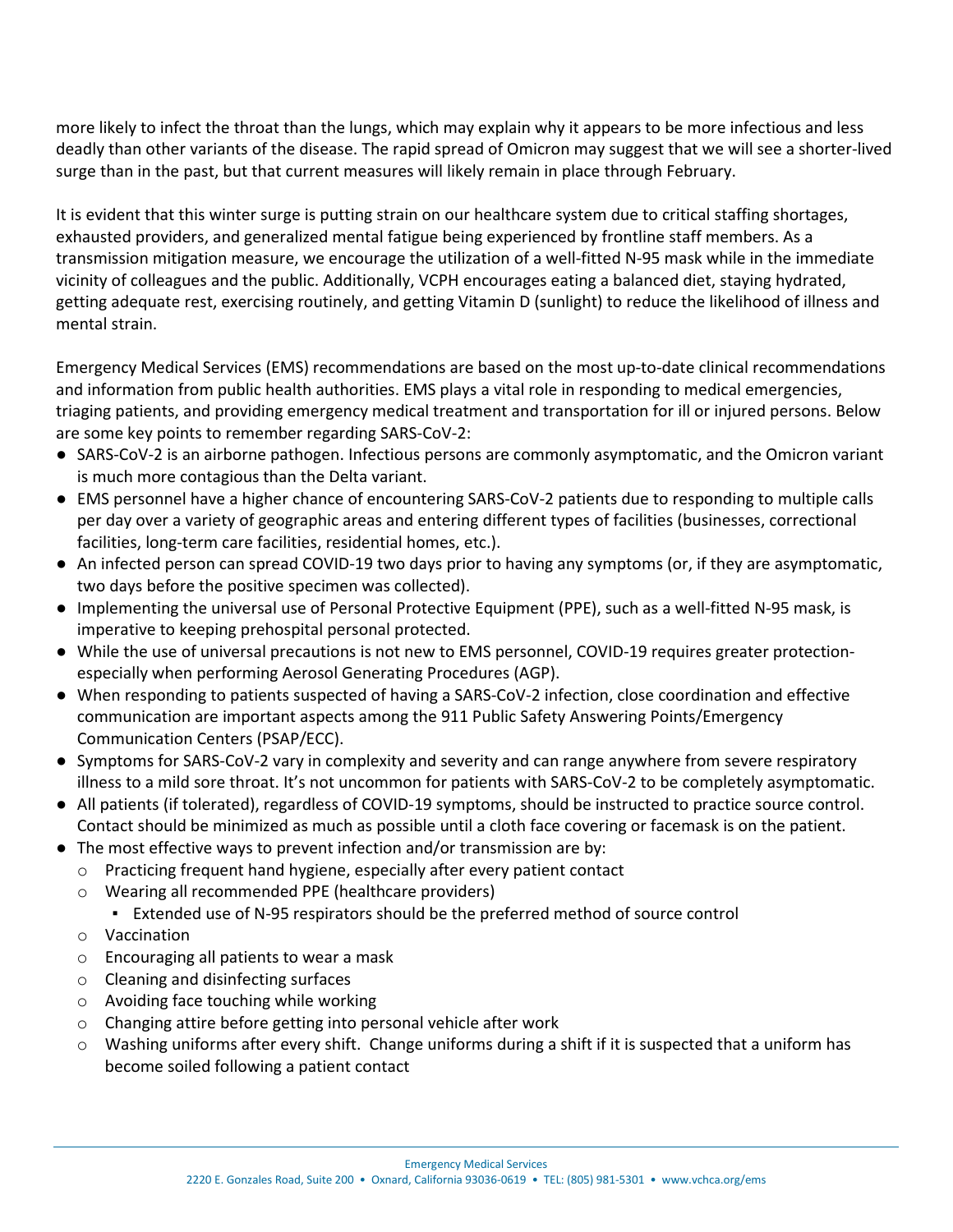# **VENTURA COUNTY EMS AGENCY COVID-19 PREHOSPITAL GUIDELINES**

#### **If SARS-CoV-2 infection is not suspected:**

- 1. N95 is preferred per CDC, but a well-fitting surgical mask may be used
	- o A NIOSH-approved N95 or equivalent or higher-level respirator for all aerosol-generating procedures (AGPs)
	- o A NIOSH-approved N95 or equivalent or higher-level respirator for **unvaccinated personnel**
- 2. Gloves
- 3. Eye Protection
- 4. *PATIENT SHOULD ALSO HAVE A PROCEDURE MASK APPLIED IMMEDIATELY*

#### **If SARS-CoV-2 infection is suspected:**

**IMPLEMENT FULL PPE FOR PATIENT CONTACTS WHERE PRE-NOTIFICATION FROM DISPATCH OCCURS, AND/OR WHERE THERE IS CONCERN FOR COVID-19 (SIGNS AND SYMPTOMS OF ACUTE RESPIRATORY ILLNESS SUCH AS FEVER, COUGH, SHORTNESS OF BREATH, DIFFICULTY BREATHING AND/OR GASTROINTESTINAL SYMPTOMS SUCH AS ABDOMINAL PAIN, NAUSEA/VOMITING AND/OR DIARRHEA) OR RECENT HISTORY (<2 weeks) OF SARS-CoV-2 exposure:**

- 1. Gloves
- 2. GOWN OR NFPA 1999-2013 APPROVED BLOODBORNE PATHOGEN PROTECTIVE CLOTHING
- 3. GOGGLES OR DISPOSABLE FULL-FACE SHIELD
	- a. Protective eyewear (e.g., safety glasses, trauma glasses) with gaps between glasses and the face likely do not protect eyes from all splashes and sprays.
	- b. Personal eyeglasses and contact lenses are NOT considered adequate eye protection.
- 4. N95 OR HIGHER\* (IF AVAILABLE) RESPIRATOR \*N100, P100, OR AIR PURIFYING RESPIRATOR (APR)
- 5. *ALL PATIENTS SHOULD HAVE A SURGICAL MASK APPLIED IMMEDIATELY*



# **COVID-19 Personal Protective Equipment** (PPE) for Healthcare Personnel



## **General Guidelines / Best Practices**

- **Full PPE**: EMS personnel should continue to adhere t[o Standard](https://www.cdc.gov/hicpac/recommendations/core-practices.html) an[d Transmission-Based Precautions,](https://www.cdc.gov/infectioncontrol/guidelines/isolation/index.html) including use of eye protection and/or an N95 or equivalent or higher-level respirator based on anticipated exposures and suspected or confirmed diagnoses.
- Assume that possible COVID-19 patients may have called for EMS assistance with a non-respiratory complaint. Be prepared and screen every patient for signs and symptoms until you are able to rule out respiratory illness.
- Begin assessment from a distance of at least six feet and ensure the patient dons a procedure mask as soon as possible.
- Limit the number of providers that make patient contact based on the patient's condition and level of care needed.
- Do not rely on dispatch pre-arrival instructions and PPE recommendations to catch all possible COVID-19 cases. Maintain a high degree of suspicion and repeat screening *on every call, for every patient*. Protect yourself and your prehospital teammates.
- Have all necessary PPE ready and available on every single call.
- Ask the patient if they have tested positive for COVID-19 or if they have been exposed to someone that has tested positive. If the answer to either of these questions is yes, treat the patient as positive for COVID-19.
- **If you are** *EVER* **in doubt about a patient's status, don full PPE. Limit your exposure and protect yourselves and your fellow first responders/prehospital personnel!**

## **Treatment and Transport Guidelines**

Limit treatment activities unless the patient has an unstable condition that requires intervention.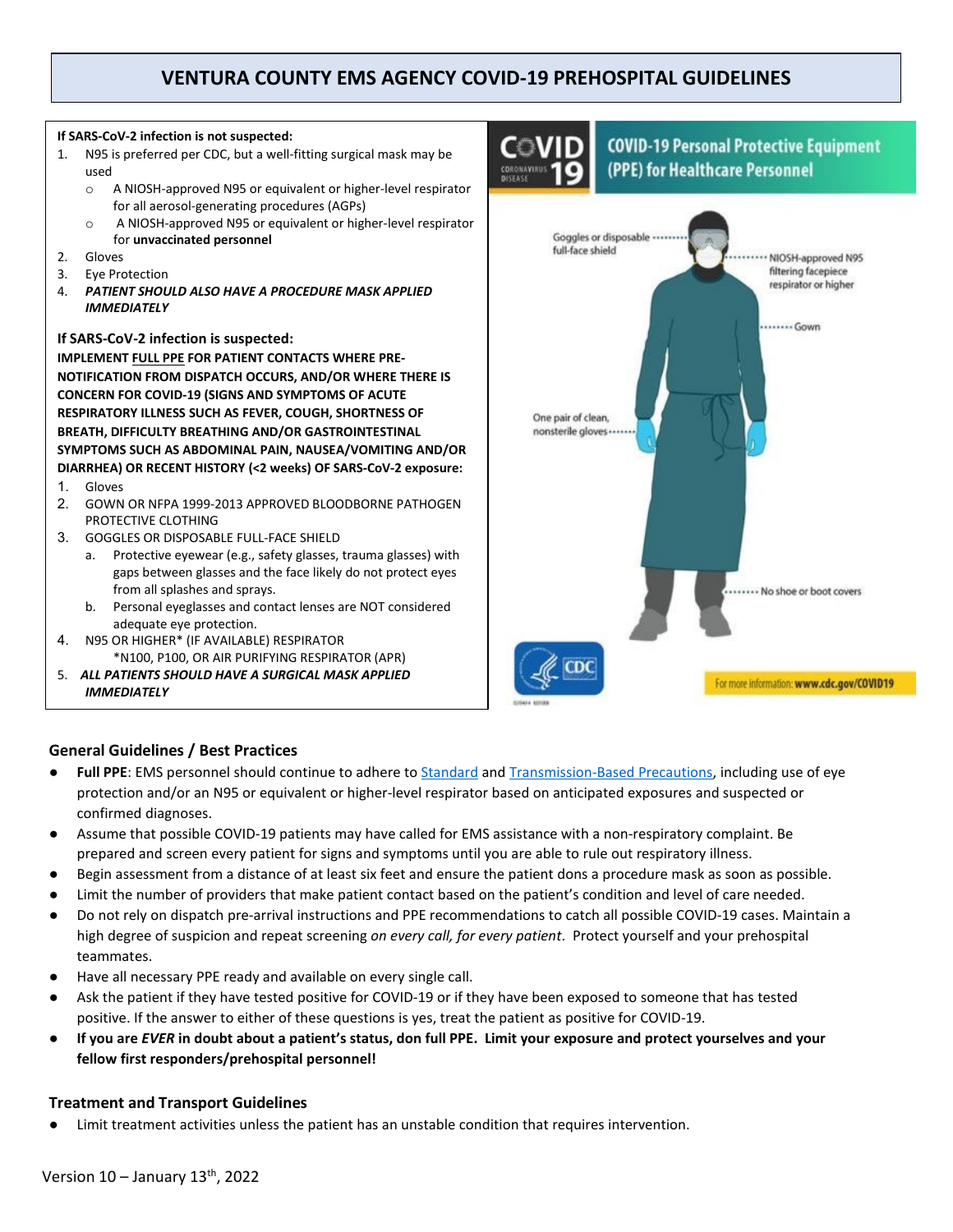# **VENTURA COUNTY EMS AGENCY COVID-19 PREHOSPITAL GUIDELINES**

- Ensure every patient is wearing a procedure mask.
- Ensure all personnel are wearing appropriate PPE.
	- If the ambulance does not have an isolated driver's compartment, the driver should remove the goggles, gloves, and gown or NFPA rated clothing and perform hand hygiene. An N95 respirator should continue to be used during transport.
- If a nasal cannula is used, a facemask should be worn over the cannula.
- Nebulized albuterol has no documented clinical benefit over the administration of albuterol via metered dose inhaler with a spacer. If available, use the patient's MDI with a spacer and defer nebulizer treatment.
	- Dose of MDI is 4 puffs x 1, then 2 puffs q 15 min prn shortness of breath and/or wheezing.
	- If a nebulizer treatment must be given, attempt to perform in an open setting (e.g. outside of ambulance).
	- CPAP and nebulizer treatments should be discontinued prior to entering the Emergency Department.
	- Place the patient in a nonrebreather mask and titrate supplemental oxygen to a goal oxygen saturation of > 94%. If possible, use a lower flow setting (12 LPM) to reduce potential for aerosolization.
- Advise the base hospital whenever oxygen therapy is being administered, regardless of device/flow setting. If you don't feel CPAP or nebulizer therapy can be discontinued, advise ahead of time so that the receiving facility can take appropriate actions prior to ambulance arrival.
- Remember Full PPE is essential for any prehospital personnel caring for patients that require any respiratory intervention(s).
	- An N95 or higher-level respirator, gown or NFPA 1999-2013 rated protective clothing, and goggles or disposable fullface shield shall be worn when any aerosolizing procedure is performed.
	- BVMs, and other ventilatory equipment, should be equipped with HEPA filtration to filter expired air if available.
	- EMS systems should consult their ventilator equipment manufacturer to confirm appropriate filtration capability and the effect of filtration on positive-pressure ventilation.
	- If possible, the rear doors of the stationary transport vehicle should be opened and the HVAC system should be activated during AGPs. This should be done away from pedestrian traffic.
	- If possible, discontinue AGPs prior to entering the destination facility or communicate prior to arrival.
- Family members should only be taken as a rider in the event that the patient is an unaccompanied minor or has some other special circumstance that limits the personnel's ability to assess the patient.
- Ensure the ambulance's ventilation system is in non-recirculating mode in order to maximize the volume of fresh air brought into the vehicle from the outside. Utilize the exhaust fan in the ambulance patient compartment to draw air out of the vehicle.
- If transported, ensure that the exhaust vent is on in the patient compartment to draw air out.
- Establish base hospital contact as soon as possible and advise of "possible COVID-19 patient." Include signs and symptoms, history of present illness, and any other relevant information.
- For cases of unprotected exposure to a high-risk or confirmed COVID-19 patient, notify agency supervisor.

## **Decontamination of Gear and Equipment**

- Decontamination of gear and equipment should be performed in PPE.
- Dispose of disposable respirator, respirator filters (if applicable), gown, and gloves in accordance with your agency's policy/protocol. Conservation of scarce resources should be practiced in accordance with your agency's established policy/protocol.
	- The [VCPH Donning and Doffing Personal Protective Equipment video](https://www.youtube.com/watch?v=tyzGIOdxxp0) can be utilized for training purposes.
- Non-disposable items should be cleaned with an approved cleaning solution, in accordance with manufacturer's recommendation and established agency guidelines
	- Cleaning should happen prior to disinfection; some chemicals are both cleaners and disinfectants
	- Ensure that the chemical used is listed on the EPA [List N](https://www.epa.gov/pesticide-registration/list-n-disinfectants-coronavirus-covid-19) as a hospital-grade disinfectant. Refer to the product's label for the appropriate *contact time*
		- *Contact time*: Time a disinfectant is in direct contact with the surface or item to be disinfected. For surface disinfection, the surface must remain visibly wet for the entire contact time.
	- In most cases, fogging, fumigation, and wide-area or electrostatic spraying are not recommended as primary methods of surface disinfection and have several safety risks to consider, unless specified as a method of application on the product label.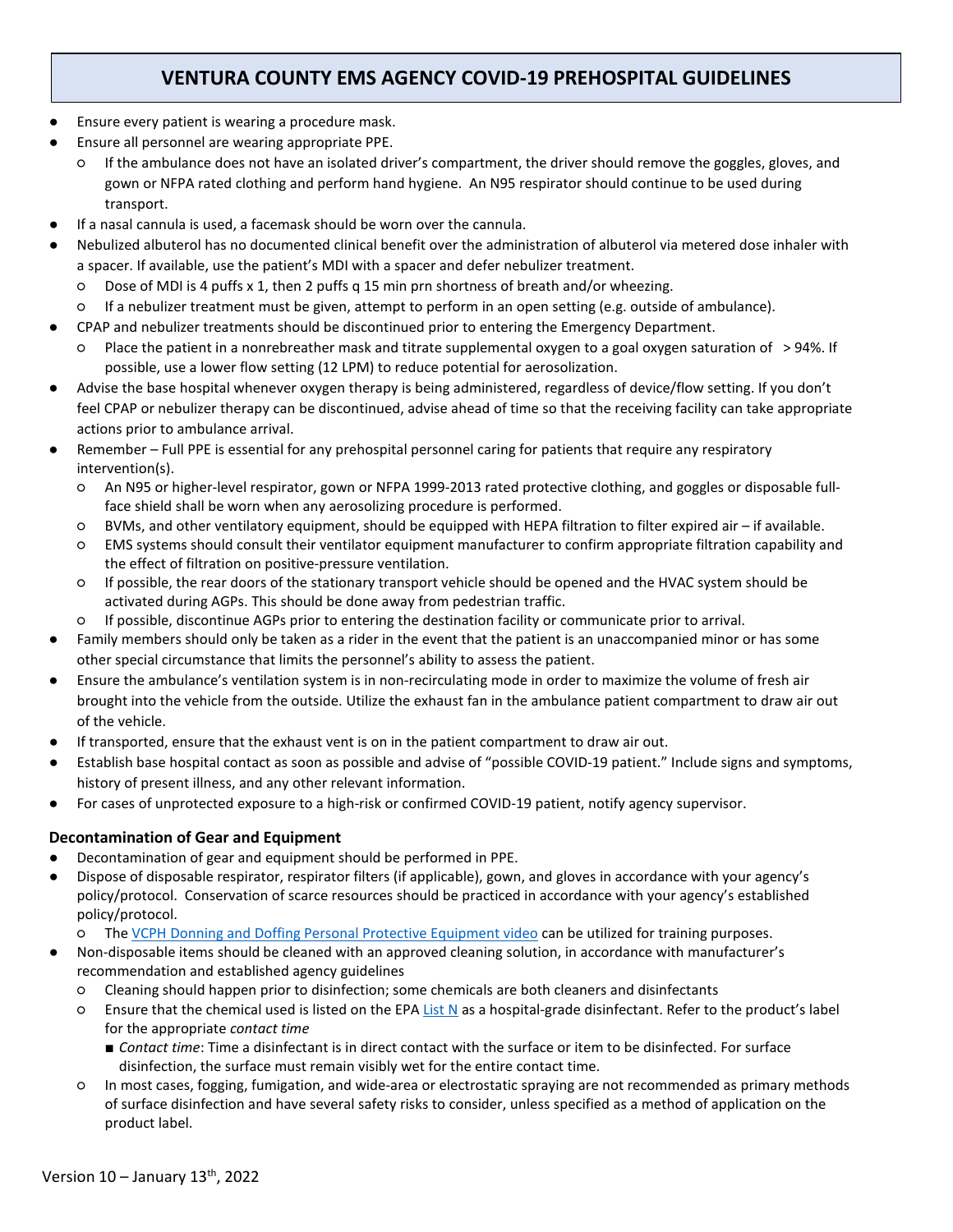# **VENTURA COUNTY EMS AGENCY COVID-19 PREHOSPITAL GUIDELINES**

- NFPA 1999-2013 protective clothing that is visibly contaminated with bodily fluid should be washed following the agency's prescribed laundry procedures.
- Ambulances used to transport symptomatic patients should be cleaned utilizing approved commercially available cleaning products or diluted bleach solution (1/4 cup bleach in 1 gallon of water). Refer to agency guidelines in regard to authorized cleaning procedures.

### **Ambulance Considerations**

Considerations for vehicle configuration when transporting a patient with suspected or confirmed SARS-CoV-2 infection

- Isolate the ambulance driver from the patient compartment and keep pass-through doors and windows tightly shut.
- When possible, use vehicles that have isolated driver and patient compartments that can provide separate ventilation to each area.
	- $\circ$  Before entering the isolated driver's compartment, the driver (if they were involved in direct patient care) should remove and dispose of PPE and perform hand hygiene to avoid soiling the compartment.
	- $\circ$  Close the door/window between these compartments before bringing the patient on board.
	- o During transport, vehicle ventilation in both compartments should be on non-recirculated mode to maximize air changes that reduce potentially infectious particles in the vehicle.
	- $\circ$  If the vehicle has a rear exhaust fan, use it to draw air away from the cab, toward the patient-care area, and out the back end of the vehicle.
	- $\circ$  After patient unloading, allowing a few minutes with ambulance module doors open will rapidly dilute airborne viral particles.
- If a vehicle without an isolated driver compartment must be used, open the outside air vents in the driver area and turn on the rear exhaust ventilation fans to the highest setting to create a pressure gradient toward the patient area.
	- $\circ$  Before entering the driver's compartment, the driver (if they were involved in direct patient care) should remove their gown, gloves and eye protection and perform hand hygiene to avoid soiling the compartment. They should continue to wear their NIOSH-approved N95 or equivalent or higher-level respirator.

### **Miscellaneous Items / Points to Remember**

- Hand Hygiene remains the number one way to protect yourself and others
	- EMS personnel should perform hand hygiene by using alcohol-based hand sanitizer (ABHS) with 60-95% alcohol.
	- Hand sanitizing should also be methodical and mindful, ensuring the entire surface of the hand is covered with ABHS.
	- After hand sanitizing, the surface of the hand should remain wet for 20 seconds.
	- If hands are visibly soiled, EMS personnel must wash hands with soap and water.
	- Hand hygiene should be done prior to donning gloves, in between patients, after contact with environmental surfaces, prior to donning PPE, after doffing PPE, and after touching one's face.
- **Aerosol Generating Procedures (AGPs)**: Some procedures performed on COVID-19 patients could generate infectious aerosols. In particular, procedures that are likely to induce coughing (e.g., sputum induction, open suctioning of airways) should be performed cautiously and avoided if possible. EMS clinicians should exercise caution if an aerosol-generating procedure [e.g., bag valve mask (BVM) ventilation, oropharyngeal suctioning, endotracheal intubation, nebulizer treatment, continuous positive airway pressure (CPAP)], or resuscitation involving emergency intubation or cardiopulmonary resuscitation (CPR) is necessary. If possible, consult with medical control for specific guidance before performing aerosol-generating procedures.
- Continue to use the CDC exposure risk assessment and guidelines issued by CDC (link below) for further information on COVID-19 exposure categories.
- Ensure crew rosters are accurate in CAD. In the event there is an exposure, this information may be helpful in the crew identification and notification process.
- To reduce contamination and possible exposure, minimize loose and uncovered equipment in the patient compartment area.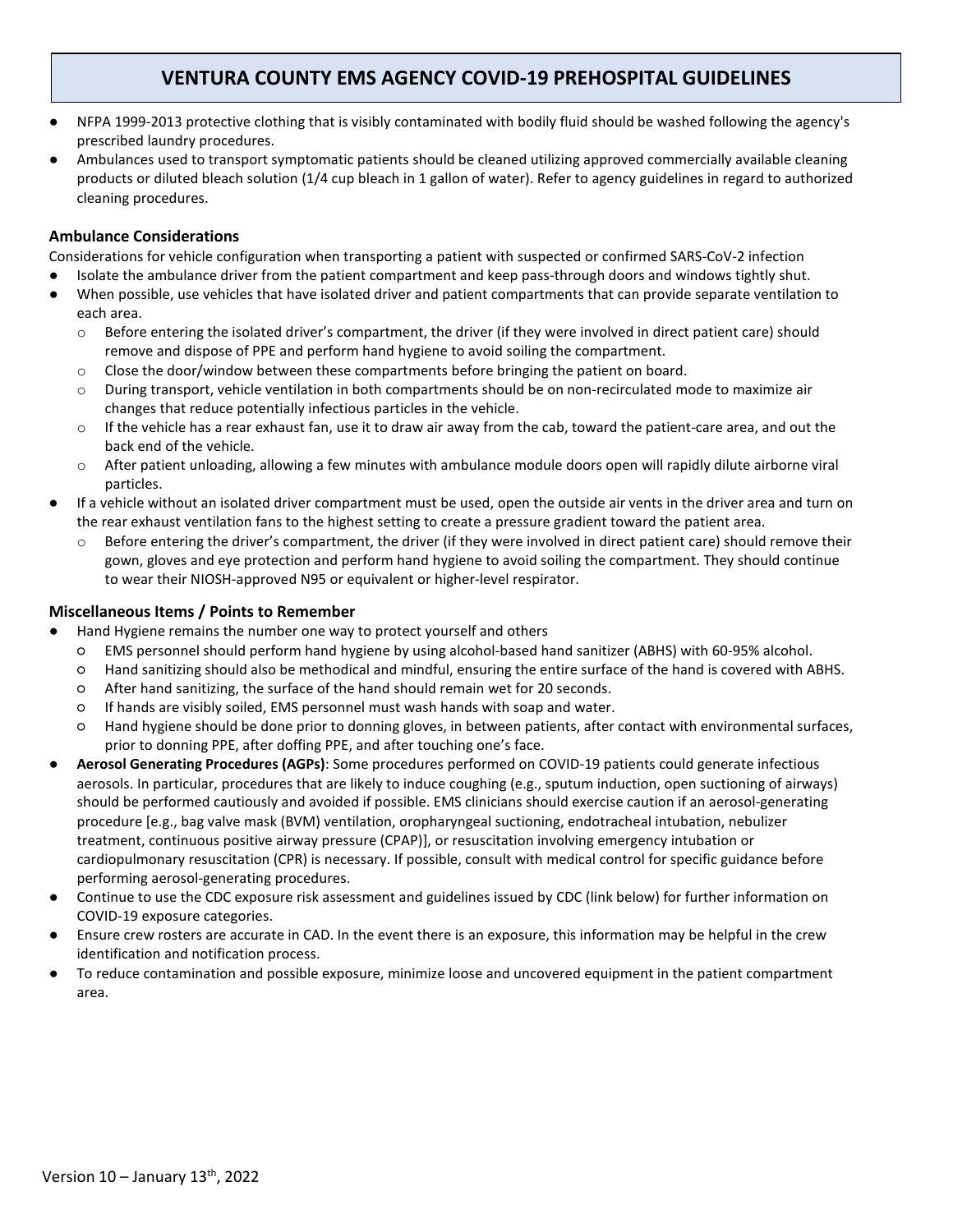The current authorized vaccinations in the United States have been shown to be effective at protecting the population from severe disease and death from COVID-19. Due to the critical staffing shortages currently being experienced across the healthcare continuum, the California Department of Public Health (CDPH) has released an All Facilities Letter (AFL) that provides a temporary blanket waiver from January 8, 2022 through February 1, 2022 from the return-to-work criteria for health care workers. On January 8, 2022, the Emergency Medical Services Authority (EMSA) communicated that Emergency Medical Services(EMS) personnel can operate under the guidance outlined in [AFL 21-08.7.](https://www.cdph.ca.gov/Programs/CHCQ/LCP/Pages/AFL-21-08.aspx)

EMS providers should continue to use the [CDC's risk assessment framework](https://www.cdc.gov/coronavirus/2019-ncov/hcp/guidance-risk-assesment-hcp.html) to determine exposure risk for prehospital personnel who have potentially been exposed to patients, visitors, or other individuals with confirmed COVID-19 while working in the field. Additionally, EMS could implement additional strategies found in the CDC guidance for contingency and crisis management to mitigate [the effects of staff shortages](https://www.cdc.gov/coronavirus/2019-ncov/hcp/mitigating-staff-shortages.html) during this surge.

CDPH AFL conditions that during this severe staffing shortage, Health Care Providers (HCP) who have tested positive for SARS-CoV-2 and who are **asymptomatic** may return to work immediately without isolation and without testing, and HCP's who have been exposed and who are asymptomatic may return to work immediately without quarantine and without testing. These HCP's **must wear a N-95 respirator** for source control. Facilities implementing this change must have made every attempt to bring in additional registry or contract staff and must have considered modifications to non-essential procedures.

# *The sections below on isolation and quarantine are temporarily waived from January 8, 2022 to February 1, 2022.*

| <b>Vaccination Status</b>     | <b>Routine</b>                           | <b>Critical Staffing Shortage</b>      |
|-------------------------------|------------------------------------------|----------------------------------------|
| Boosted, OR                   | 5 days* with negative                    | <5 days with most recent               |
|                               | diagnostic test <sup>+</sup> same day or | diagnostic test <sup>+</sup> result to |
| Vaccinated but not booster-   | within 24 hours prior to                 | prioritize staff placement‡            |
| eligible                      | return OR                                |                                        |
|                               |                                          |                                        |
|                               | 10 days without a viral test             |                                        |
|                               |                                          |                                        |
| Unvaccinated, OR              | 7 days* with negative                    | 5 days with most recent                |
|                               | diagnostic test <sup>+</sup> same day or | diagnostic test <sup>+</sup> result to |
| Those who are vaccinated and  | within 24 hours prior to                 | prioritize staff placement‡            |
| booster-eligible but have not | return OR                                |                                        |
| yet received their booster    |                                          |                                        |
| dose                          | 10 days without a viral test             |                                        |

# **Work Restrictions for HCP with SARS-CoV-2 Infection (Isolation)**



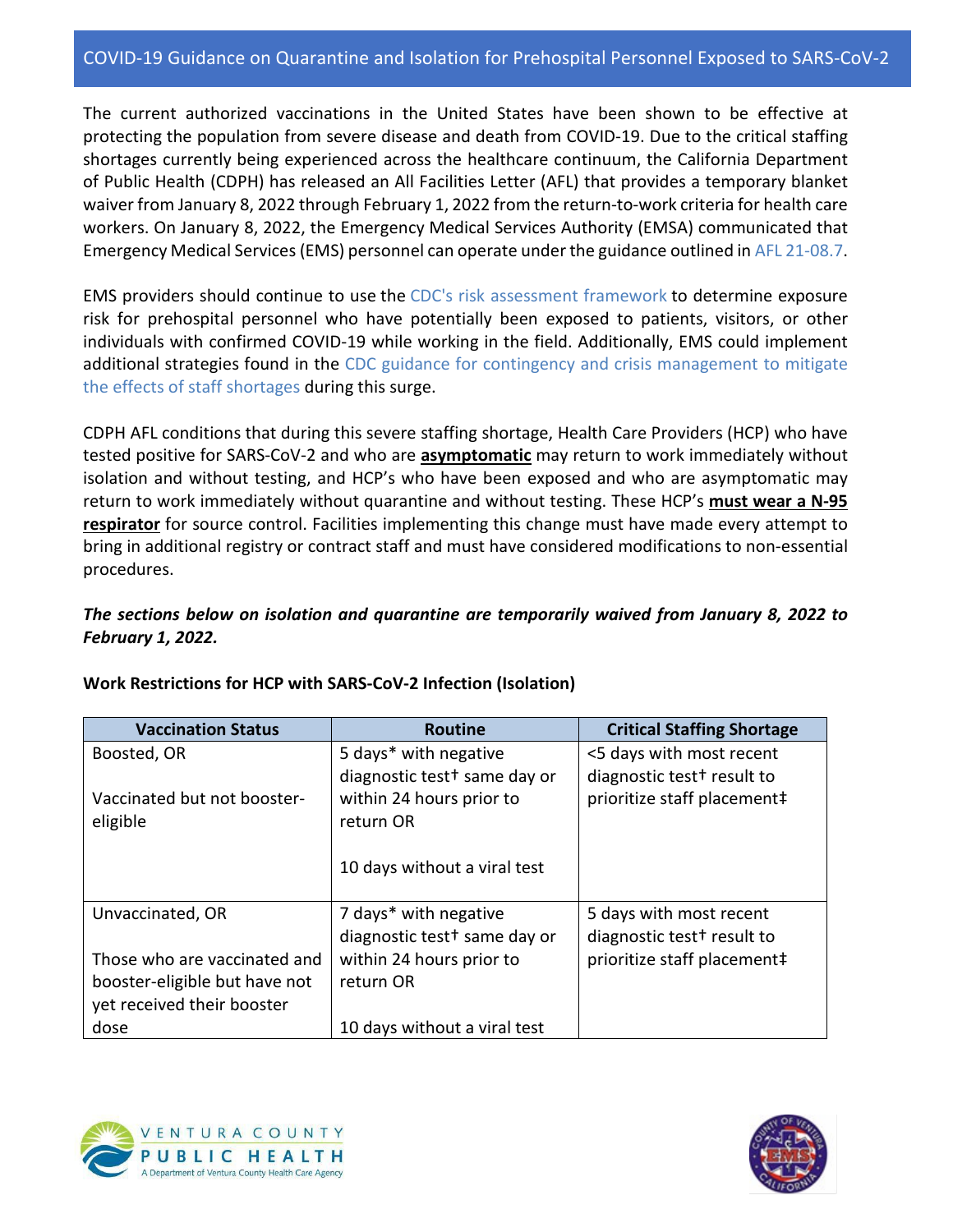| <b>Vaccination Status</b>     | <b>Routine</b>                           | <b>Critical Staffing Shortage</b> |
|-------------------------------|------------------------------------------|-----------------------------------|
| Boosted, OR                   | No work restriction with                 | No work restriction with          |
|                               | negative diagnostic test <sup>+</sup>    | diagnostic test <sup>+</sup> upon |
| Vaccinated but not booster-   | upon identification and at 5-7           | identification and at 5-7 days    |
| eligible                      | days                                     |                                   |
| Unvaccinated§, OR             | 7 days with diagnostic test <sup>+</sup> | No work restriction with          |
|                               | upon identification and                  | diagnostic test <sup>+</sup> upon |
| Those who are vaccinated and  | negative diagnostic test <sup>+</sup>    | identification and at 5-7 days    |
| booster-eligible but have not | within 48 hours prior to                 |                                   |
| yet received their booster    | return                                   |                                   |
| dose§                         |                                          |                                   |

**Work Restrictions for Asymptomatic HCP with Exposures (Quarantine)**

*\*Asymptomatic or mildly symptomatic with improving symptoms, and meeting negative test criteria; facilities should refer to CDC guidance for HCP with severe to critical illness or moderately to severely immunocompromised.*

*† Either an antigen test or nucleic acid amplification test (NAAT) can be used. Some people may be beyond the period of expected infectiousness, but remain NAAT positive for an extended period of time. Antigen tests typically have a more rapid turnaround time but are often less sensitive than NAAT. Antigen testing is preferred for discontinuation of isolation and return-to-work for SARS-CoV-2 infected HCP's and for HCP's who have recovered from SARS-CoV-2 infection in the prior 90 days; NAAT is also acceptable if done and negative within 48 hours of return.*

*‡ If most recent test is positive, then HCP's may provide direct care only for patients/residents with confirmed SARS-CoV-2 infection, preferably in a cohort setting.*

*§ Includes persons with prior infection.*

*HCP's whose most recent test is positive and are working before meeting routine return-to-work criteria must maintain separation from other HCP's as much as possible (i.e. use a separate breakroom and restroom) and wear a N-95 respirator for source control at all times while in the facility. Similarly, exposed unvaccinated and vaccinated HCP's who are booster-eligible but have not yet received their booster dose and who are working during their quarantine period should also wear a N-95 respirator for source control at all times while in the facility until they meet routine return-to-work criteria. In addition, healthcare facilities should make N-95 respirators available to any HCP who wishes to wear one when not otherwise required to for the care of patients or residents with suspected or confirmed COVID-19.*



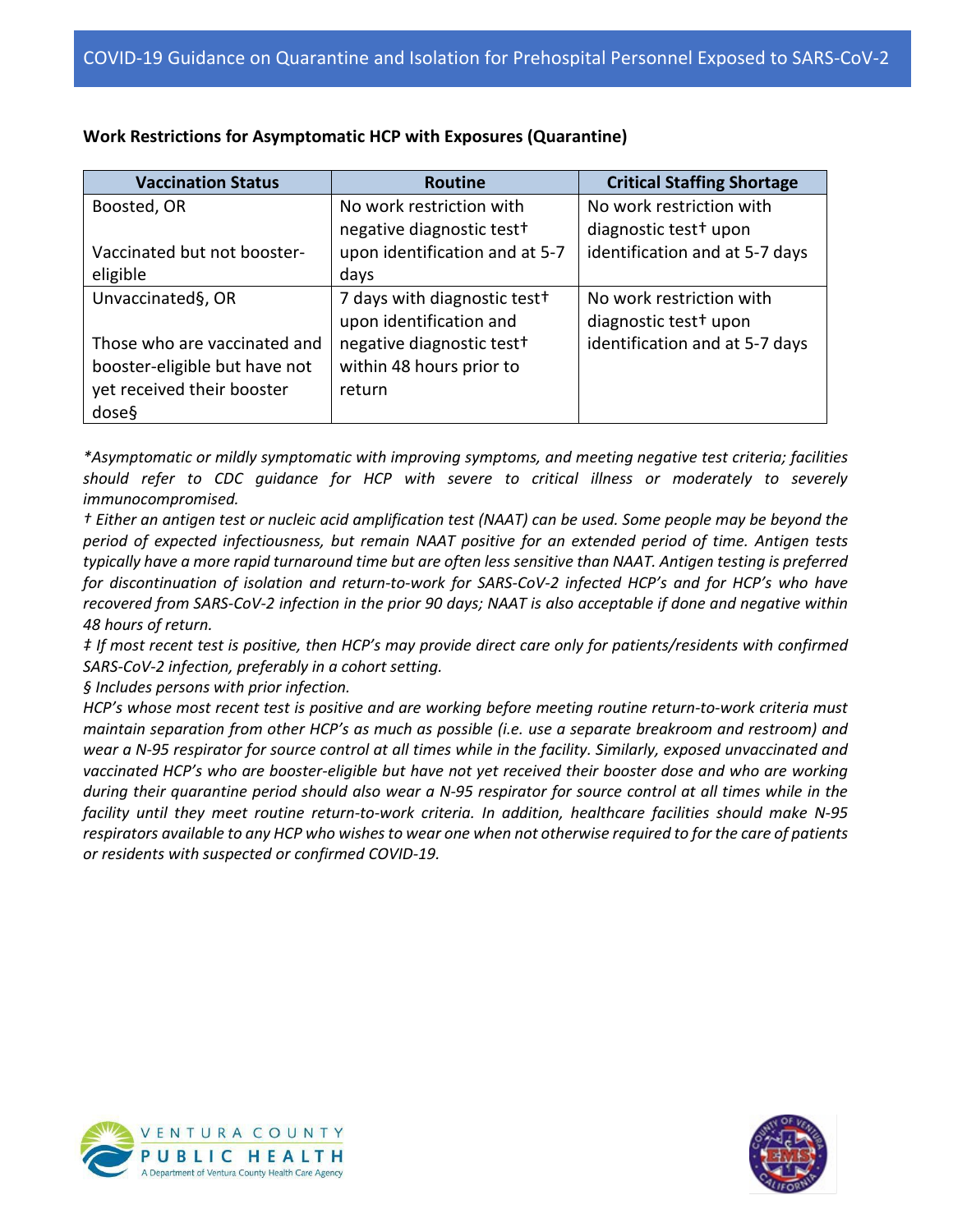**Exposure Personal Protective Equipment (PPE) used Work Restriction for HCP who have received all COVID-19 vaccine and booster doses as recommended by CDC Work Restriction for HCP who have received all COVID-19 vaccine and booster doses as recommended by [CDC](https://www.cdc.gov/vaccines/covid-19/clinical-considerations/covid-19-vaccines-us.html)** Higher-risk: HCP who had prolonged1 close contact2 with a patient, visitor, or HCP with confirmed SARS-CoV-2 infection3 • HCP not wearing a respirator (or if wearing a facemask, the person with SARS-CoV-2 infection was not wearing a cloth mask or facemask) $\frac{4}{7}$ • HCP not wearing eye protection if the person with SARS-CoV-2 infection was not wearing a cloth mask or facemask • HCP not wearing all recommended PPE (i.e., gown, gloves, eye protection, respirator) while performing an aerosol-generating procedure $1$ • In general, no work restrictions. $\frac{5}{2}$ • Perform SARS-CoV-2 testing immediately (but generally not earlier than 24 hours after the exposure) and, if negative, again 5-7 days after the exposure. $6$ • Follow all [recommended infection](https://www.cdc.gov/coronavirus/2019-ncov/hcp/infection-control-recommendations.html)  [prevention and control practices,](https://www.cdc.gov/coronavirus/2019-ncov/hcp/infection-control-recommendations.html) including wearing well-fitting source control, monitoring themselves for fever or [symptoms consistent with COVID-](https://www.cdc.gov/coronavirus/2019-ncov/symptoms-testing/symptoms.html)[19,](https://www.cdc.gov/coronavirus/2019-ncov/symptoms-testing/symptoms.html) and not reporting to work when ill or if testing positive for SARS-CoV-2 infection. • Any HCP who develop fever or symptoms [consistent with COVID-19](https://www.cdc.gov/coronavirus/2019-ncov/symptoms-testing/symptoms.html) should immediately self-isolate and contact their established point of contact (e.g., occupational health program) to arrange for medical evaluation and testing. **Option 1:** • Exclude from work. HCP can return to work after day 7 following the exposure (day 0) if a viral test<sup>6</sup> is negative for SARS-CoV-2 and HCP do not develop symptoms. The specimen should be collected and tested within 48 hours before the time of planned return to work (e.g., in anticipation of testing delays). **Option 2:** Exclude from work. HCP can return to work after day 10 following the exposure (day 0) if they do not develop symptoms. Although the residual risk of infection is low, healthcare facilities could consider testing<sup>6</sup> for SARS-CoV-2 within 48 hours before the time of planned return. **In addition to Options above:** • Follow all [recommended infection](https://www.cdc.gov/coronavirus/2019-ncov/hcp/infection-control-recommendations.html)  [prevention and control practices,](https://www.cdc.gov/coronavirus/2019-ncov/hcp/infection-control-recommendations.html) including wearing well-fitting source control, monitoring themselves for fever or [symptoms](https://www.cdc.gov/coronavirus/2019-ncov/symptoms-testing/symptoms.html)  [consistent with COVID-19,](https://www.cdc.gov/coronavirus/2019-ncov/symptoms-testing/symptoms.html) and not reporting to work when ill or if testing positive for SARS-CoV-2 infection. • Any HCP who develop fever or [symptoms consistent with](https://www.cdc.gov/coronavirus/2019-ncov/symptoms-testing/symptoms.html)  [COVID-19](https://www.cdc.gov/coronavirus/2019-ncov/symptoms-testing/symptoms.html) should immediately

Interim Guidance for Managing Healthcare Personnel with SARS-CoV-2 Infection or Exposure to SARS-CoV-2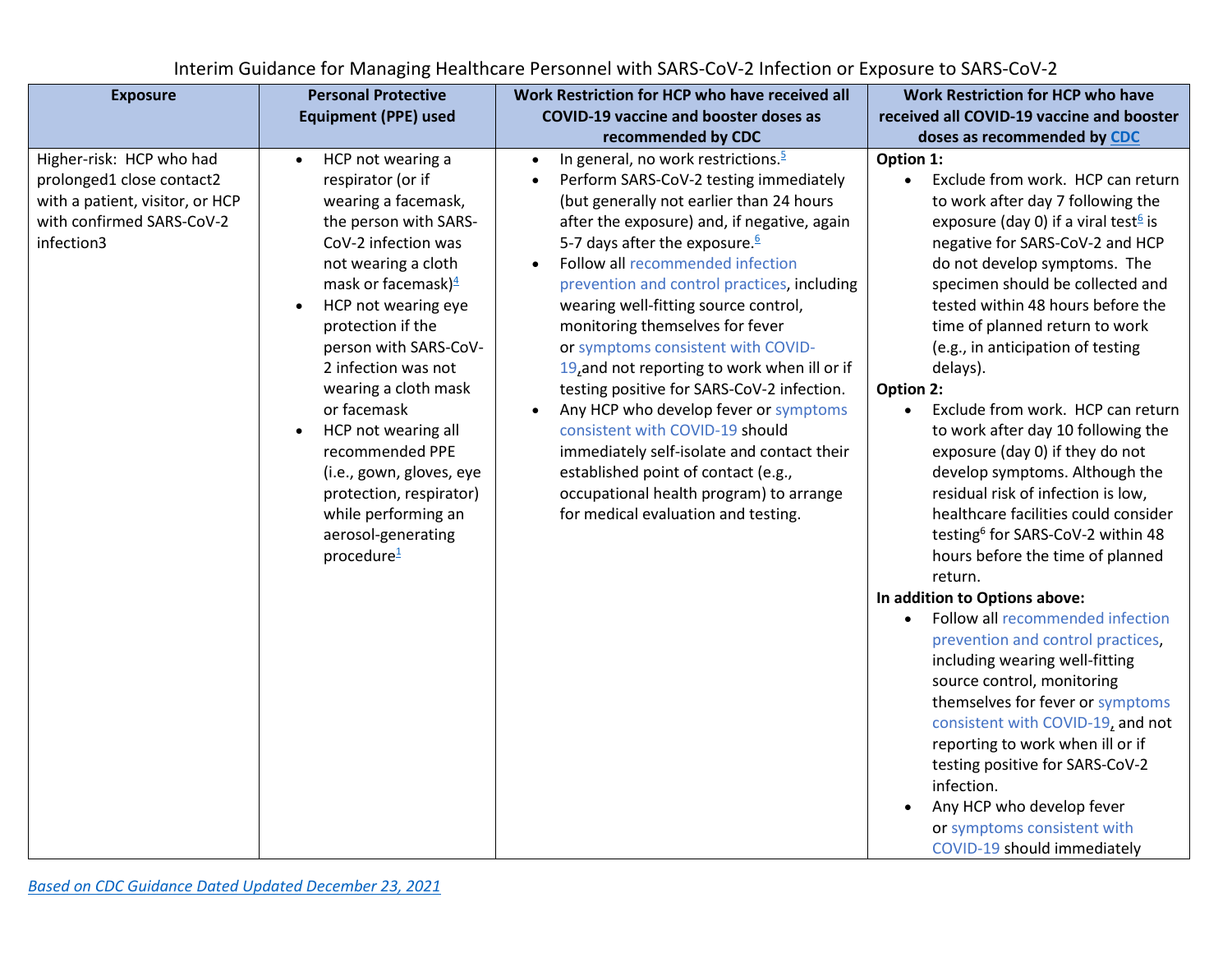|                                                                                          |     |                                                                                                                                                                                                                                                                                                                                                                                                                                                                                                               | contact their established point of<br>contact (e.g., occupational health<br>program) to arrange for medical<br>evaluation and testing.                                                                                                                                                                                                                                                                                                                                                                                   |
|------------------------------------------------------------------------------------------|-----|---------------------------------------------------------------------------------------------------------------------------------------------------------------------------------------------------------------------------------------------------------------------------------------------------------------------------------------------------------------------------------------------------------------------------------------------------------------------------------------------------------------|--------------------------------------------------------------------------------------------------------------------------------------------------------------------------------------------------------------------------------------------------------------------------------------------------------------------------------------------------------------------------------------------------------------------------------------------------------------------------------------------------------------------------|
| Lower-risk: HCP with<br>exposure risk other than those<br>described as higher-risk above | N/A | No work restrictions or testing.<br><b>Follow all recommended infection</b><br>prevention and control practices, including<br>monitoring themselves for fever<br>or symptoms consistent with COVID-<br>19 and not reporting to work when ill.<br>Any HCP who develop fever or symptoms<br>$\bullet$<br>consistent with COVID-19 should<br>immediately self-isolate and contact their<br>established point of contact (e.g.,<br>occupational health program) to arrange<br>for medical evaluation and testing. | No work restrictions or testing.<br>$\bullet$<br>Follow all recommended infection<br>$\bullet$<br>prevention and control practices,<br>including monitoring themselves<br>for fever or symptoms consistent<br>with COVID-19 and not reporting to<br>work when ill. Any HCP who<br>develop fever or symptoms<br>consistent with COVID-19 should<br>immediately self-isolate and<br>contact their established point of<br>contact (e.g., occupational health<br>program) to arrange for medical<br>evaluation and testing. |

### **Footnotes:**

- 1. Data are insufficient to precisely define the duration of time that constitutes a prolonged exposure. Until more is known about transmission risks, it is reasonable to consider an exposure of 15 minutes or more as prolonged. This could refer to a single 15-minute exposure to one infected individual or several briefer exposures to one or more infected individuals adding up to at least 15 minutes during a 24-hour period. However, the presence of extenuating factors (e.g., exposure in a confined space, performance of aerosol-generating procedure) could warrant more aggressive actions even if the cumulative duration is less than 15 minutes. For example, **any duration** should be considered prolonged if the exposure occurred during performance of an [aerosol generating](https://www.cdc.gov/coronavirus/2019-ncov/hcp/faq.html)  [procedure.](https://www.cdc.gov/coronavirus/2019-ncov/hcp/faq.html)
- 2. Data are limited for the definition of close contact. For this guidance it is defined as: a) being within 6 feet of a person with confirmed SARS-CoV-2 infection or b) having unprotected direct contact with infectious secretions or excretions of the person with confirmed SARS-CoV-2 infection. Distances of more than 6 feet might also be of concern, particularly when exposures occur over long periods of time in indoor areas with poor ventilation.
- 3. Determining the time period when the patient, visitor, or HCP with confirmed SARS-CoV-2 infection could have been infectious:
	- a. For individuals with confirmed COVID-19 who developed symptoms, consider the exposure window to be 2 days before symptom onset through the time period when the individual meets [criteria for discontinuation of Transmission-Based Precautions](https://www.cdc.gov/coronavirus/2019-ncov/hcp/disposition-hospitalized-patients.html)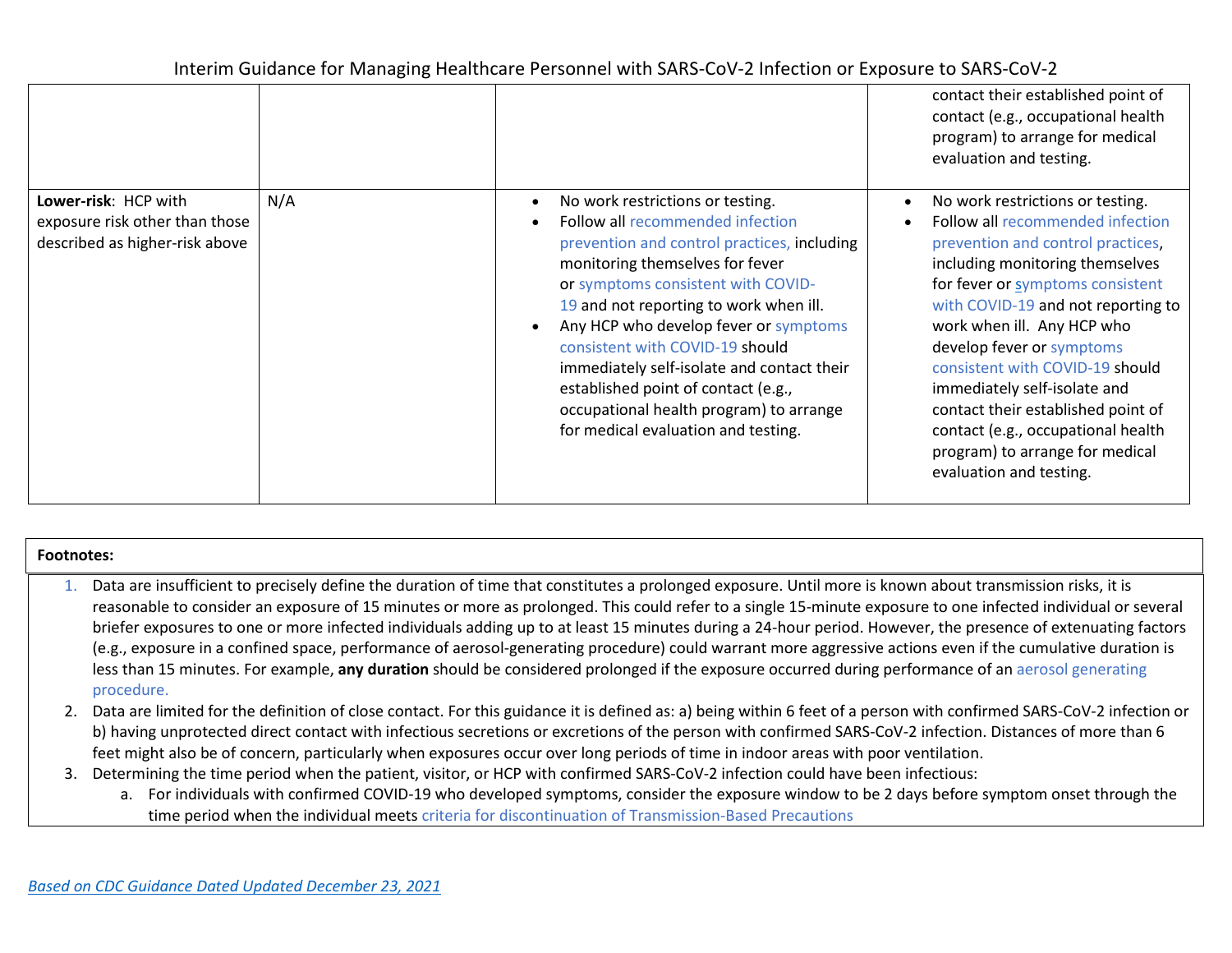- b. For individuals with confirmed SARS-CoV-2 infection who never developed symptoms, determining the infectious period can be challenging. In these situations, collecting information about when the asymptomatic individual with SARS-CoV-2 infection may have been exposed could help inform the period when they were infectious.
	- i. If the date of exposure cannot be determined, although the infectious period could be longer, it is reasonable to use a starting point of 2 days prior to the positive test through the time period when the individual meets criteria for discontinuation of Transmission-Based Precautions for contact tracing.
- 4. While respirators confer a higher level of protection than facemasks and are recommended when caring for patients with SARS-CoV-2 infection, facemasks still confer some level of protection to HCP, which was factored into this risk assessment if the patient was also wearing a cloth mask or facemask.
- 5. Circumstances when work restriction might be recommended:
	- a. HCP are [moderately to severely immunocompromised.](https://www.cdc.gov/coronavirus/2019-ncov/hcp/guidance-risk-assesment-hcp.html#Immunocompromised)
	- b. When directed by public health authorities (e.g., during an outbreak where SARS-CoV-2 infections are identified among HCP who have received all COVID-19 vaccine doses, including booster dose, as recommended by [CDC\)](https://www.cdc.gov/vaccines/covid-19/clinical-considerations/covid-19-vaccines-us.html)
		- i.
- i. In the event of ongoing transmission within a facility that is not controlled with initial interventions, strong consideration should be given to use of work restriction of HCP with higher-risk exposures who have received all COVID-19 vaccine doses, including booster dose, as recommended by CDC. In addition, there might be other circumstances for which the jurisdiction's public health authority recommends these and additional precautions.
- 6. Either an antigen test or NAAT can be used. Some people may be beyond the period of expected infectiousness but remain NAAT positive for an extended period. Antigen tests typically have a more rapid turnaround time but are often less sensitive than NAAT. Antigen testing is preferred for symptomatic HCP and for asymptomatic HCP who have recovered from SARS-CoV-2 infection in the prior 90 days.